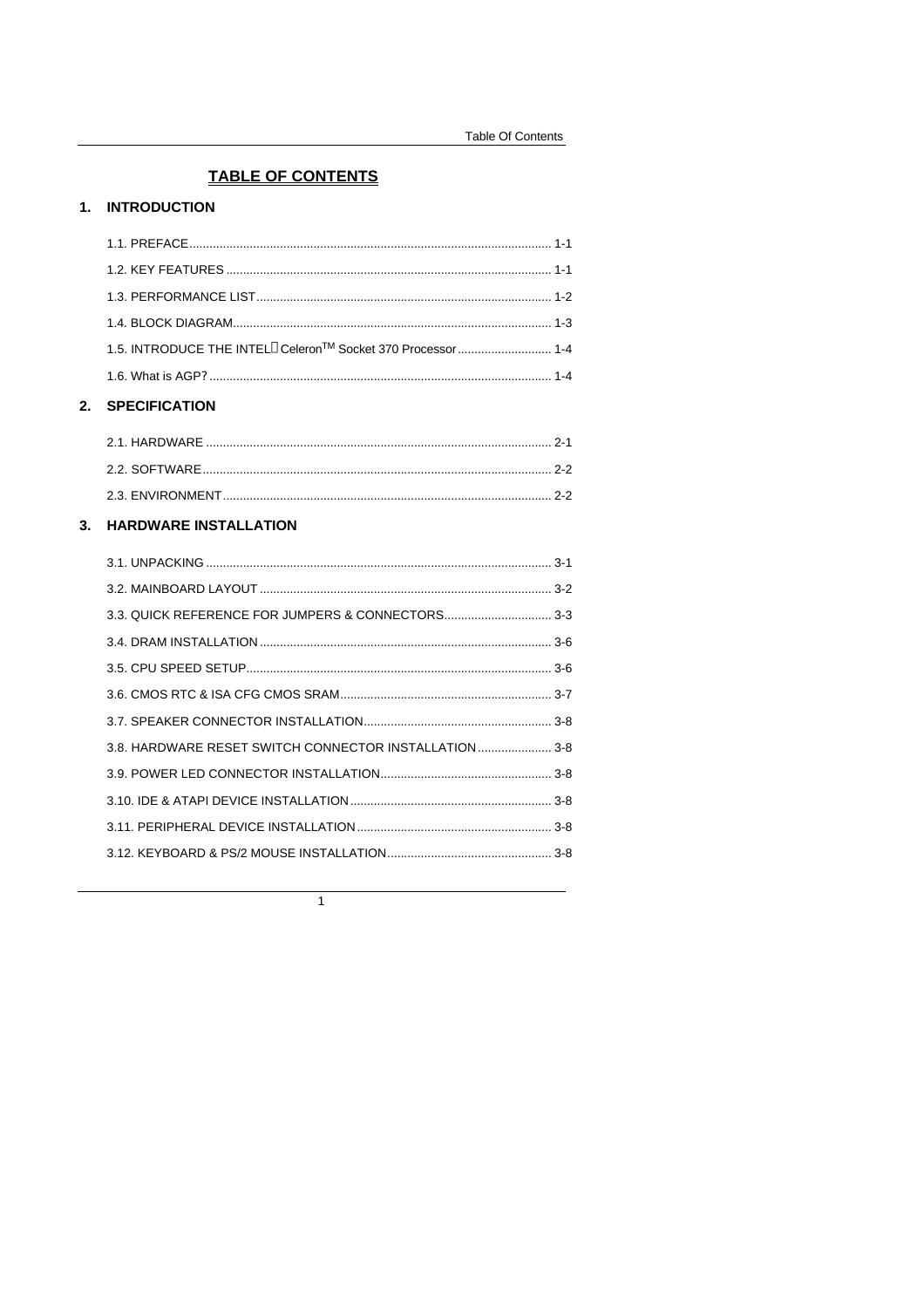6VA7

### 4. BIOS CONFIGURATION

 $\overline{2}$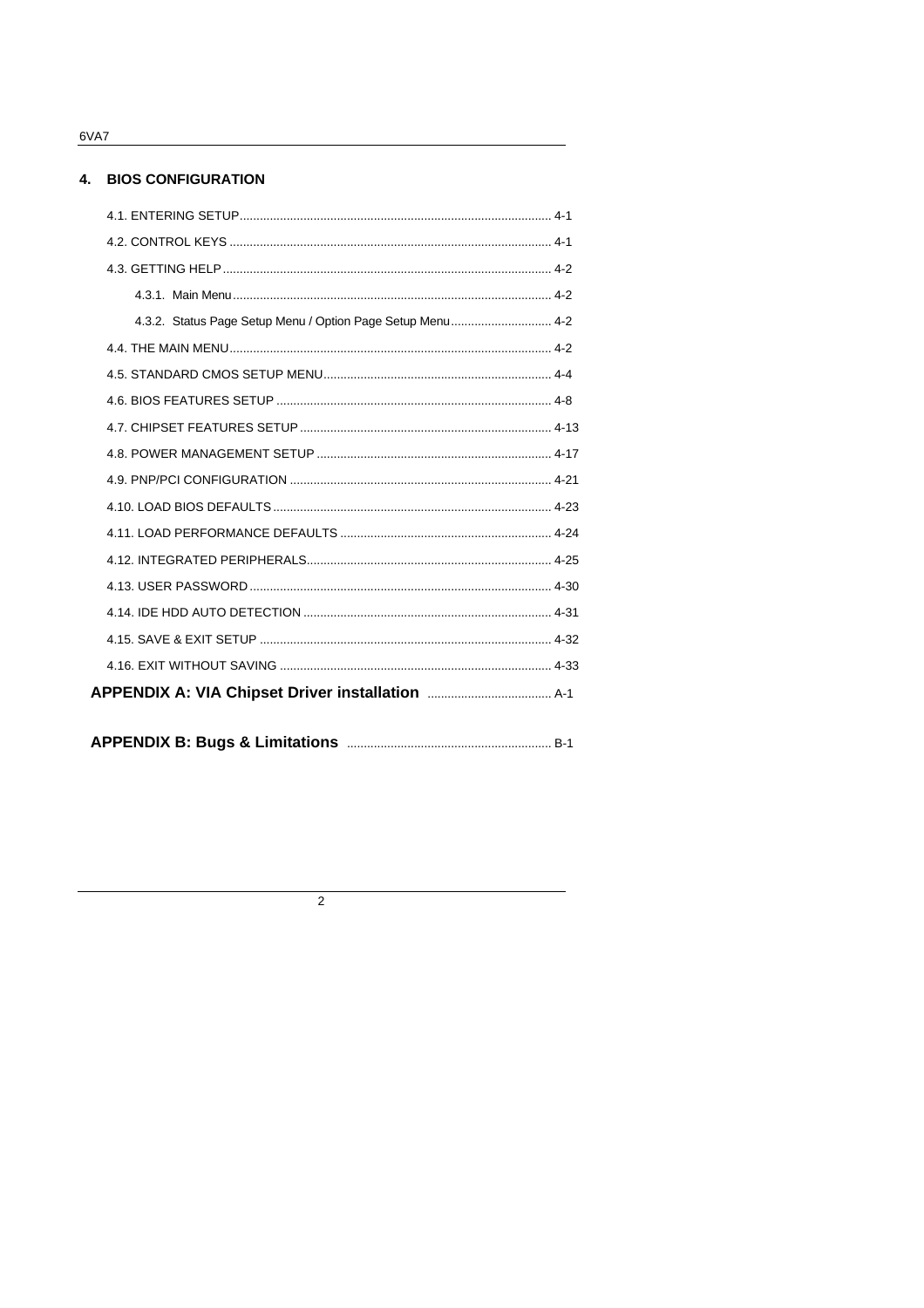# **1. INTRODUCTION**

### **1.1. PREFACE**

Welcome to use the 6VA7 motherboard. It is a Celeron<sup>™</sup> Socket 370 Processor based PC / AT compatible system with AGP / PCI / ISA Bus, and has been designed to be the fastest PC / AT system. There are some new features allow you to operate the system with just the performance you want.

This manual also explains how to install the motherboard for operation, and how to set up your CMOS CONFIGURATION with BIOS SETUP program.

#### **1.2. KEY FEATURES**

- q Intel CeleronTM Socket 370 Processor based PC / AT compatible main board.
- q Socket 370 Pins ZIF white socket on board.
- □ Supports Celeron<sup>™</sup> Socket 370 processor running at 366-566 MHz.
- q VIA Apollor chipset, Supports AGP / SDRAM / Ultra DMA33 EIDE / Keyboard and PS/2 Mouse Power On / ACPI features.
- q Supports 3xDIMMs using 3.3V EDO/SDRAM DIMM module.
- q Supports 16MB ~ 768 MB (128Mb DRAM technology)SDRAM memory on board.
- □ Supports ECC or Non-ECC type DRAM module.
- q 1xAGP slot, 4xPCI Bus slots, 2xISA Bus slots.
- q Supports 2 channels Ultra DMA 33 EIDE ports for 4 IDE Devices.
- q Supports 2xCOM (16550), 1xLPT, 1x1.44MB Floppy port.
- □ Supports USB port & PS/2 Mouse port.
- □ Supports CPU Over Voltage Protect.
- q Licensed AWARD BIOS, 2M bits FLASH RAM.
- q 24.1 cm x 22.2 cm BABY AT SIZE form factor, 4 layers PCB.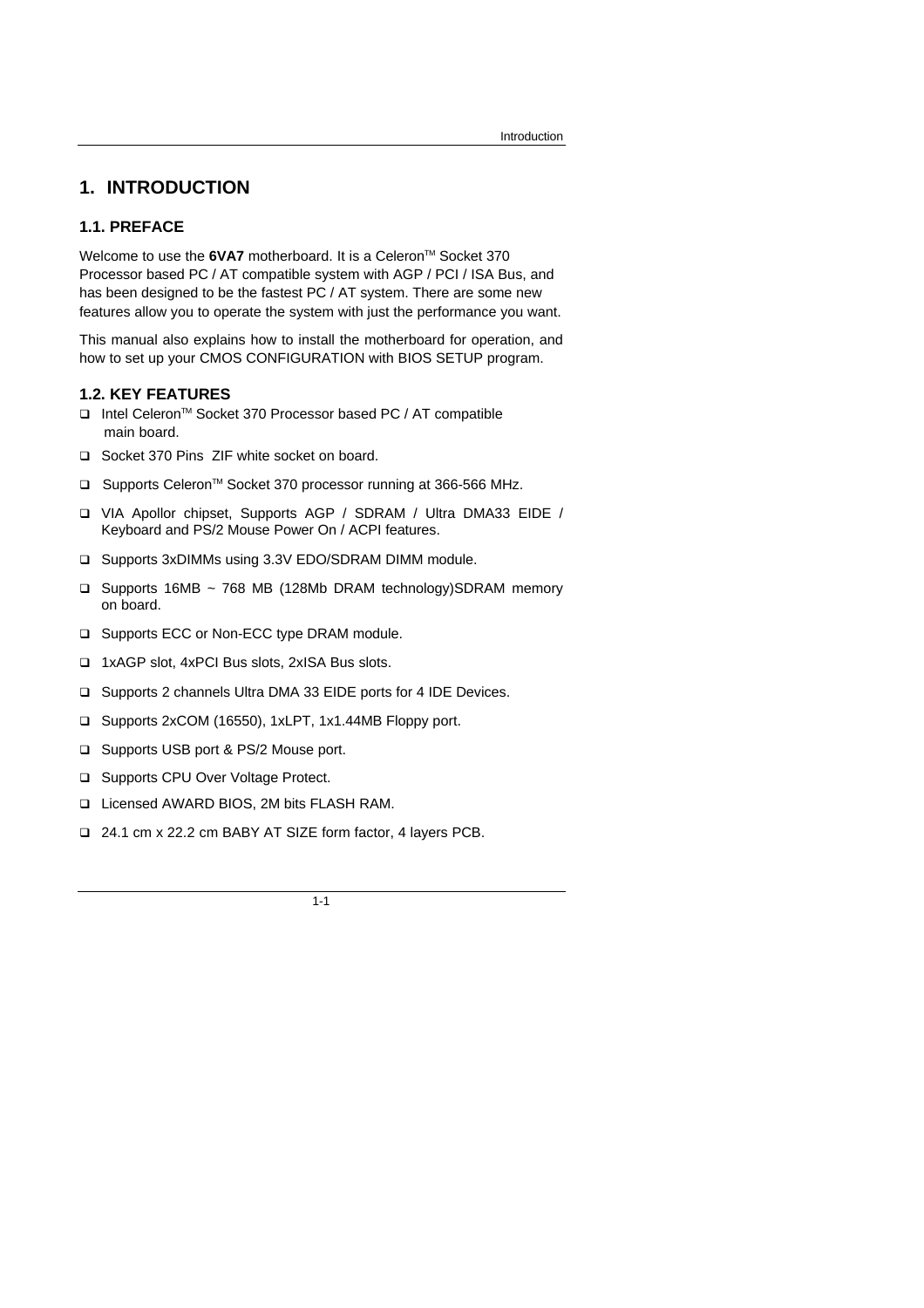#### 6VA7

#### **1.3. PERFORMANCE LIST**

The following performance data list is the testing results of some popular benchmark testing programs.

These data are just referred by users, and there is no responsibility for different testing data values gotten by users. (The different Hardware & Software configuration will result in different benchmark testing results.)

- CPU Intel Celeron<sup>™</sup> Socket 370 Processor
- DRAM (128x1)MB SDRAM (SEC KM48S8030BT-GH810)
- CACHE SIZE 128 KB included in CPU
- DISPLAY GA-630 AGP Display Card (16MB SGRAM)
- STORAGE Onboard IDE (Seagate ST34520A)
- O.S. Windows NT™ 4.0 (SP4)
- DRIVER Display Driver at 1024 x 768 x 64k colors x 75Hz.

VIA Bus Master IDE Driver 2.3.15

| Processor                | Intel Celeron™ Socket 370 |                |  |
|--------------------------|---------------------------|----------------|--|
|                          | 366MHz(66x5.5)            | 433MHz(66x6.5) |  |
| Winbench99               |                           |                |  |
| CPU mark32               | 580                       | 622            |  |
| <b>FPU Winmark</b>       | 1970                      | 2320           |  |
| <b>Business Disk</b>     | 4160                      | 4210           |  |
| Hi-End Disk              | 9970                      | 10200          |  |
| <b>Business Graphics</b> | 157                       | 172            |  |
| <b>Hi-End Graphics</b>   | 313                       | 351            |  |
| <b>Winstone99</b>        |                           |                |  |
| <b>Business</b>          | 24.3                      | 25.9           |  |
| Hi-End                   | 21.6                      | 23.5           |  |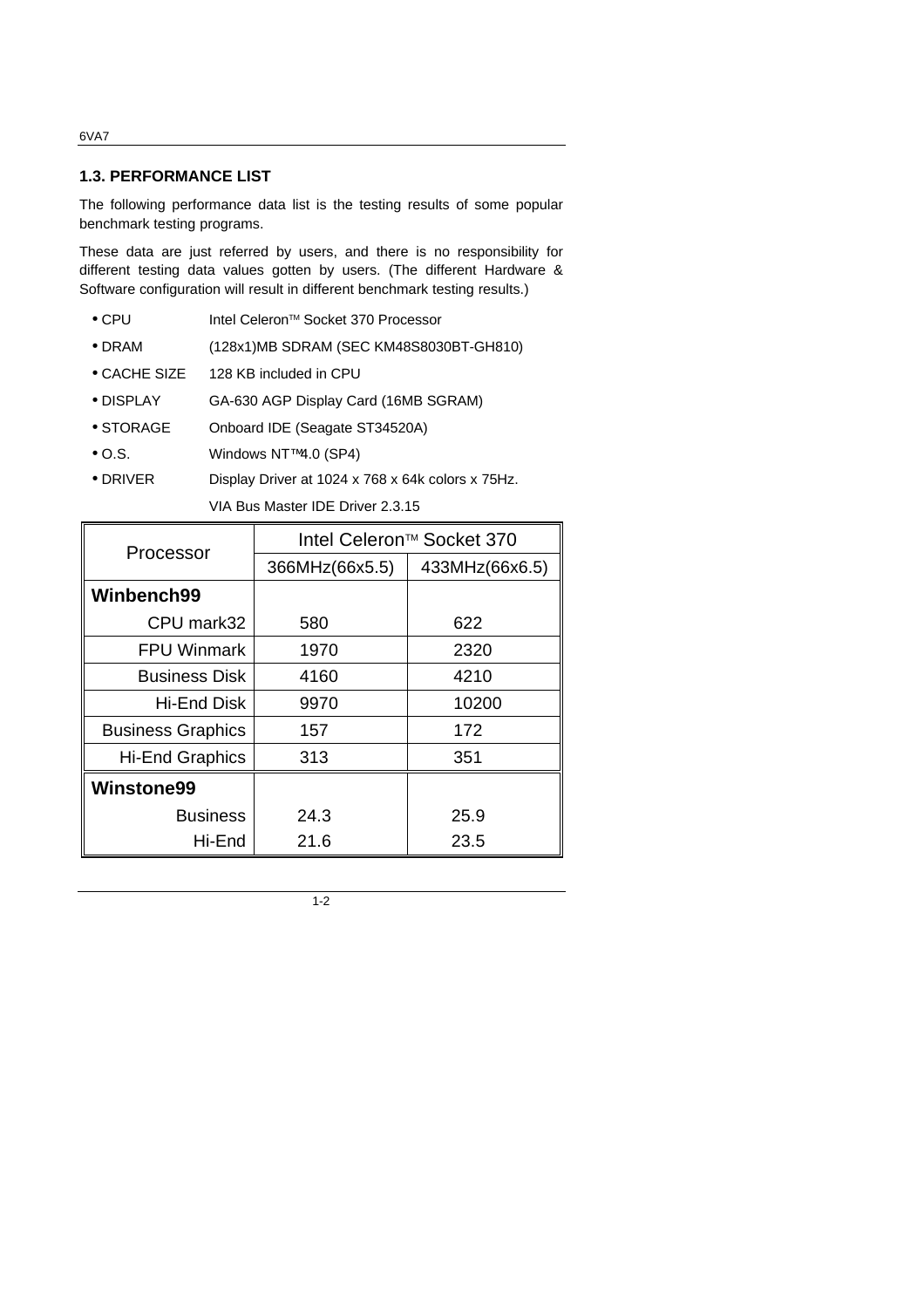Introduction

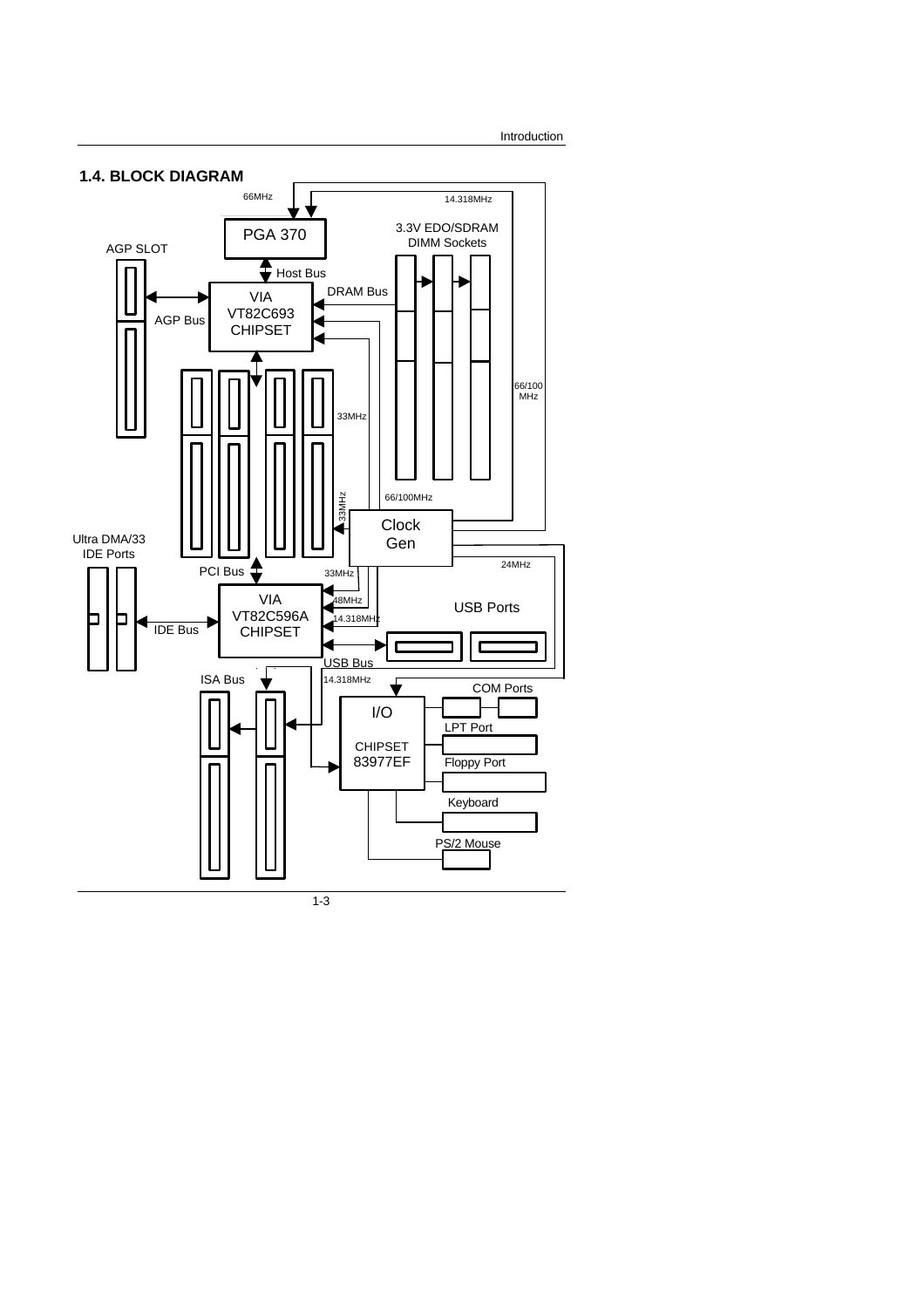**1.5. INTRODUCE THE INTELâCeleronTM Socket 370 Processor**



Figure 1: INTEL<sup>®</sup> Celeron<sup>™</sup> Socket370 Processor

## **1.6 What is AGP?**

The Accelerated Graphics Port (AGP) is a new port on the Host-To-PCI bridge device that supports an AGP port. The main purpose of the AGP port is to provide fast access to system memory.

The AGP port can be used either as fast PCI port (32-bits at 66MHz vs. 32 bits at 33MHz) or as an AGP port which supports 2x data-rate, a read queue, and side band addressing. When the 2x-data rate is used the port can transmit data at 533MB/sec (66.6\*2\*4). The read-queue can be used to pipeline reads – removing the effects of the reads-latency. Side band addressing can be used to transmit the data address on a separate line in order to speed up the transaction.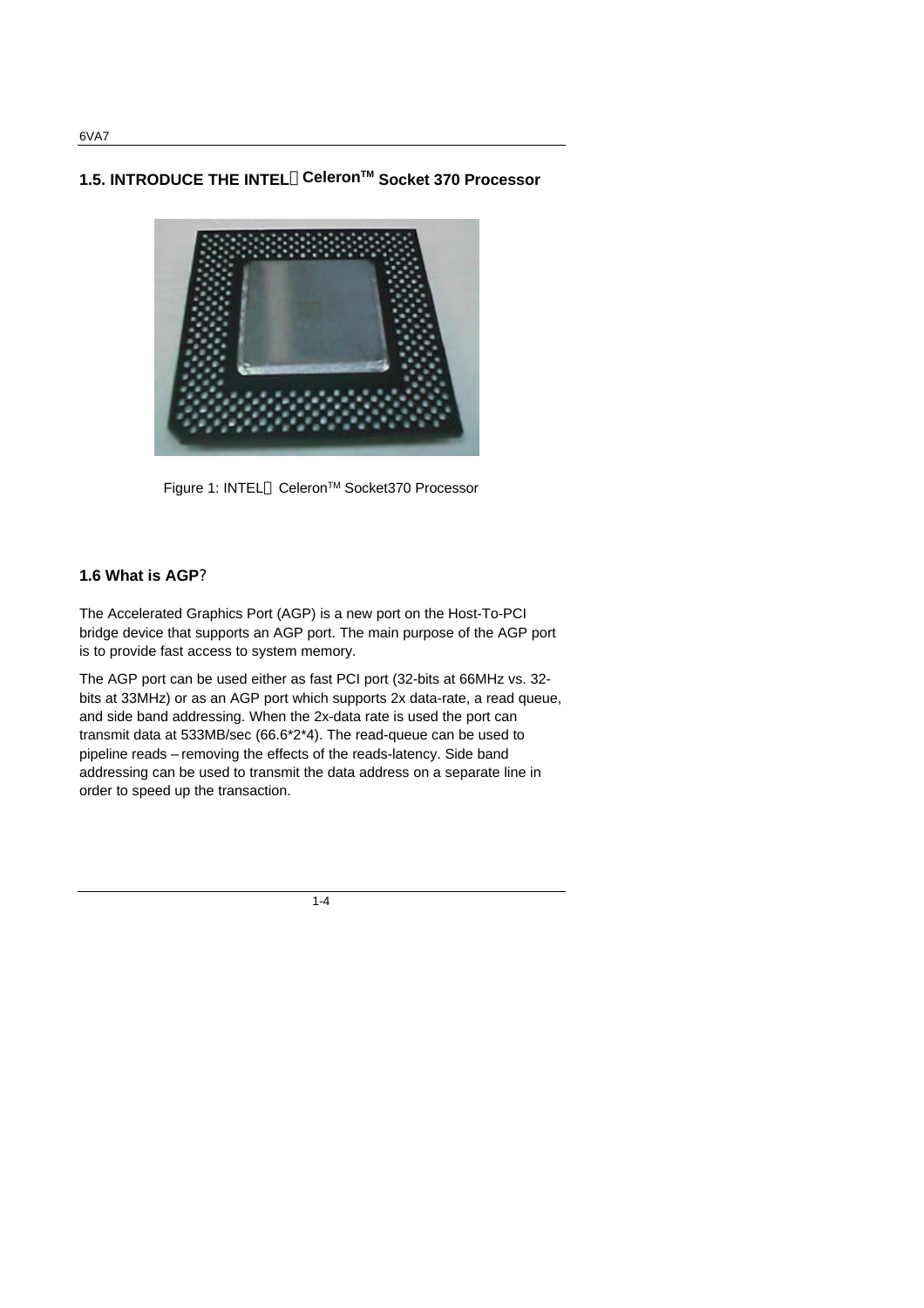# **2. SPECIFICATION**

## **2.1. HARDWARE**

| $\bullet$ CPU          | - Celeron™ Socket 370 366 - 566 MHz.                                                                                                                                                                                                                             |
|------------------------|------------------------------------------------------------------------------------------------------------------------------------------------------------------------------------------------------------------------------------------------------------------|
|                        | - 370 pins 66MHz socket on board.                                                                                                                                                                                                                                |
| $\bullet$ SPEED        | - 66 MHz system speed.<br>- 66 MHz AGP bus speed. (133MHz 2xmode)<br>- 33 MHz PCI-Bus speed.<br>- 8 MHz AT bus speed.                                                                                                                                            |
| • DRAM MEMORY          | - 3 banks 168 pins DIMM module sockets on board.<br>- Use 16 / 32 / 64 / 128 / 256 MB(128Mb technology)<br>DIMM module DRAM.<br>$-$ Supports 16MB $\sim$ 768MB(128Mb technology)<br>SDRAM.<br>- Supports 3.3V EDO/SDRAM.<br>- Supports ECC or Non-ECC type DRAM. |
| $\bullet$ CACHE MEMORY | - 32 KB 1st cache memory included in CPU.<br>- 128KB L2 cache memory included in CPU.<br>- Supports DIB speed mode for L2 Cache.                                                                                                                                 |
| • I/O BUS SLOTS        | -4 33MHz Master / Slave PCI-BUS.<br>$-2$ 8MHz 16 bits ISA BUS.<br>$-166$ MHz / 133MHz AGP bus.                                                                                                                                                                   |
| • IDE PORTS            | - 2 Ultra DMA 33 Bus Master IDE channels on<br>board. (Using IRQ14,15)<br>- Support Mode 3,4 IDE & ATAPI CD - ROM.                                                                                                                                               |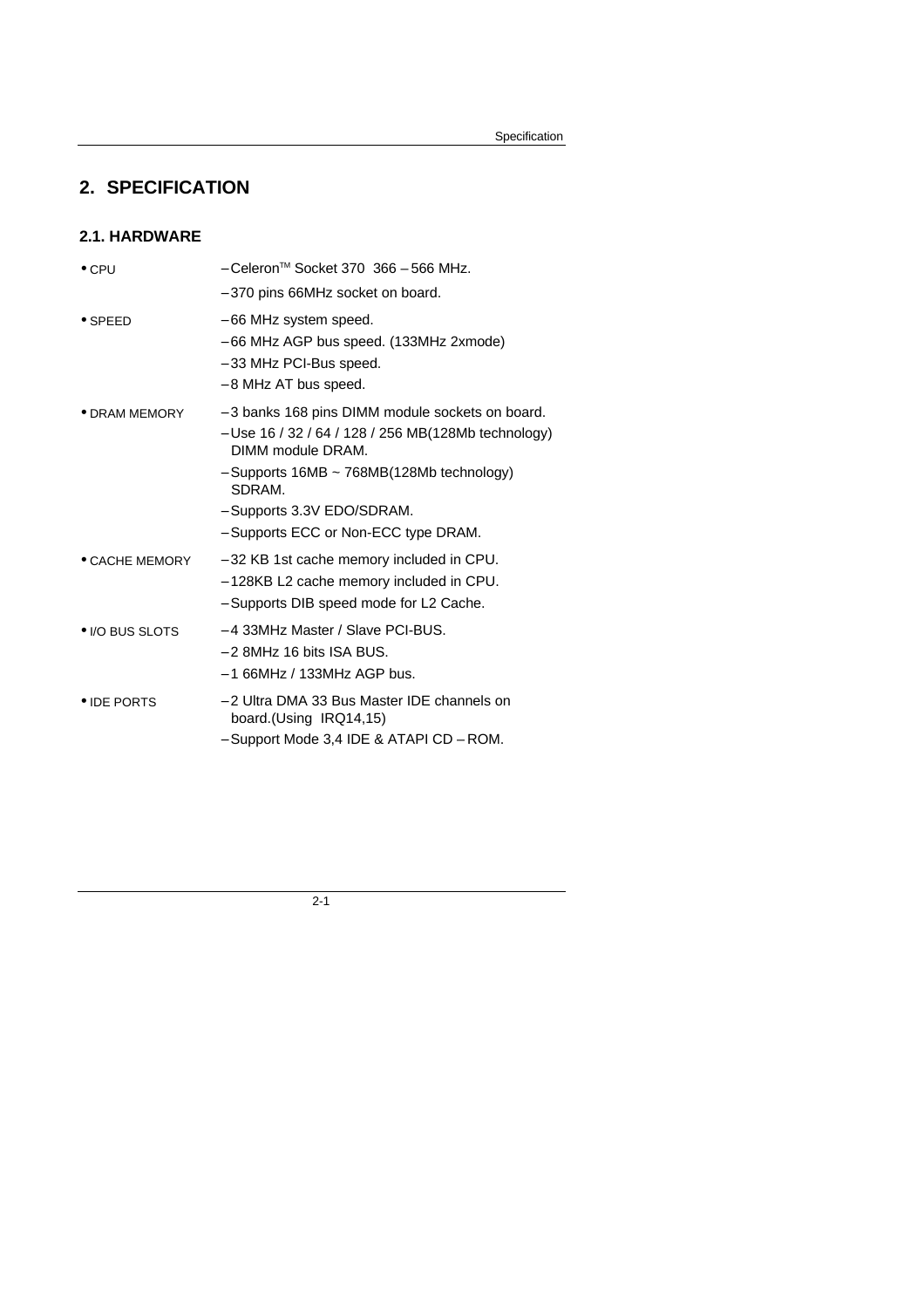### 6VA7

| • I/O PORTS                              | - Supports 2 16550 COM ports.<br>- Supports 1 EPP/ECP LPT port.<br>$-$ Supports 1 1.44 / 2.88 MB Floppy port.<br>- Supports 2 USB ports.<br>- Supports PS/2 Mouse & PS/2 Keyboard. |
|------------------------------------------|------------------------------------------------------------------------------------------------------------------------------------------------------------------------------------|
| <b>• GREEN FUNCTION</b>                  | - Suspend mode support.<br>- Green switch & ACPI LED support.<br>- IDE & Display power down support.                                                                               |
| $\bullet$ BIOS<br>• DIMENSION            | - Monitor all IRQ / DMA / Display / I/O events.<br>- 2M bits FLASH RAM.<br>- Supports Plug & Play, DMI Function.<br>- BABY AT Form Factor, 4 layers PCB.                           |
|                                          |                                                                                                                                                                                    |
| <b>2.2. SOFTWARE</b><br>$\bullet$ DRIVER | – UUCD<br><b>Bus Master IDE Driver</b>                                                                                                                                             |
| $\bullet$ BIOS                           | - Licensed AWARD BIOS.<br>- AT CMOS Setup, BIOS / Chipset Setup, Green<br>Setup, Hard Disk Utility included.                                                                       |
| $\bullet$ O.S.                           | - Operation with MS-DOS <sup>®</sup> , Windows <sup>®</sup> 95,<br>Windows®98, WINDOWS™ NT, OS/2, NOVELL                                                                           |

## **2.3. ENVIRONMENT**

| • Ambient Temp.    | $-0$ °C to +50°C (Operating).    |
|--------------------|----------------------------------|
| • Relative Hum.    | $-0$ to $+85%$ (Operating).      |
| $\bullet$ Altitude | $-0$ to 10,000 feet (Operating). |
| • Vibration        | $-0$ to 1,000 Hz.                |

and SCO UNIX.

- 
- Electricity − 4.9 V to 5.2 V. (Max. 20A current at 5V.)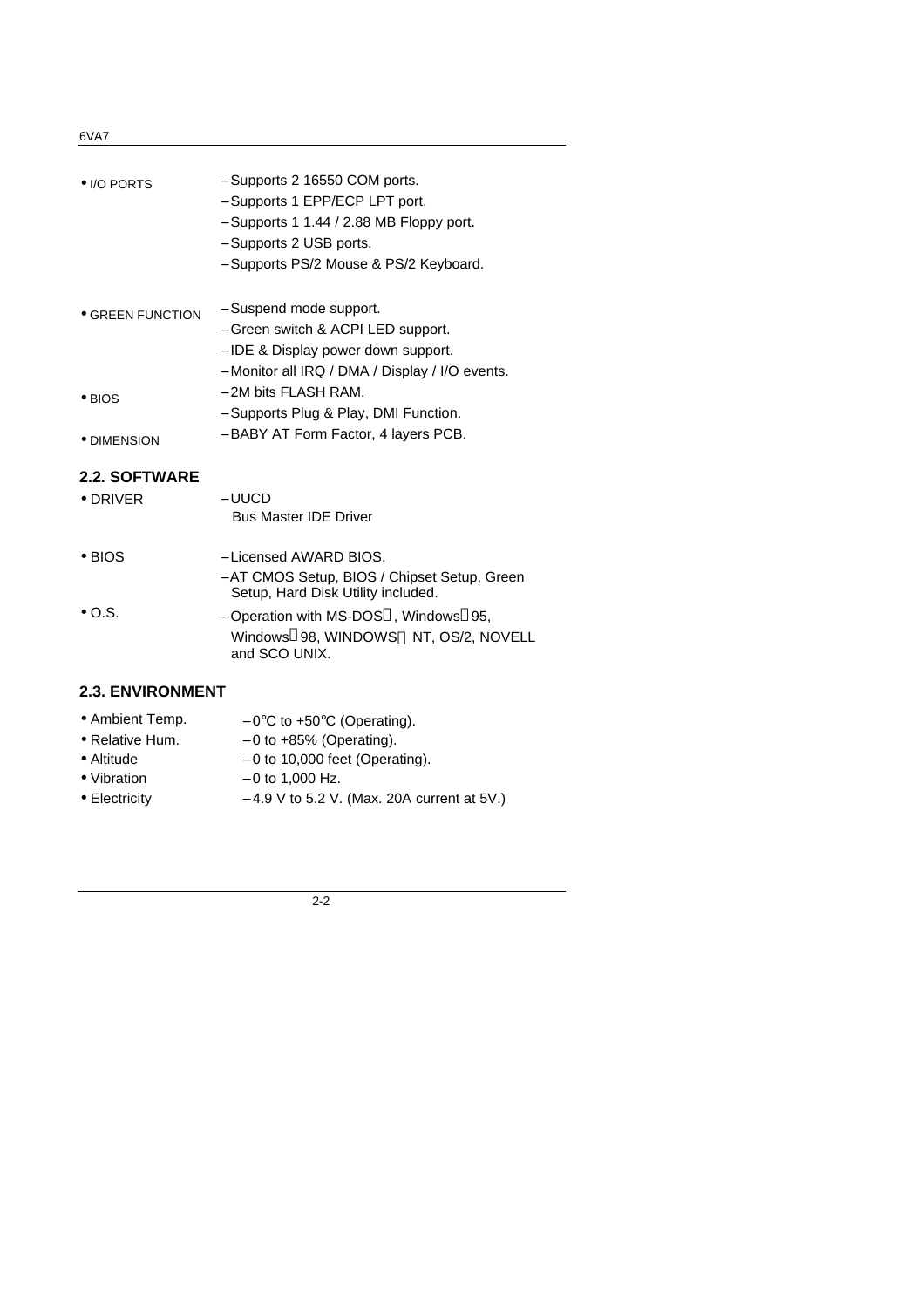# **3. HARDWARE INSTALLATION**

## **3.1. UNPACKING**

The main board package should contain the following:

- The **6VA7** main board.
- USER'S MANUAL for main board.
- Cable set for IDE, Floppy & I/O devices.
- CD for main board Utilities.

The main board contains sensitive electric components, which can be easily damaged by static electricity, so the main board should be left in its original packing until it is installed.

Unpacking and installation should be done on a grounded anti-static mat. The operator should be wearing an anti static wristband, grounded at the same point as the anti-static mat.

Inspect the main board carton for obvious damage. Shipping and handling may cause damage to your board. Be sure there are no shipping and handling damages on the board before proceeding.

After opening the main board carton, extract the system board and place it only on a grounded anti-static surface component side up. Again inspect the board for damage. Press down on all of the socket IC's to make sure that they are properly seated. Do this only on with the board placed on a firm flat surface.

## **M**<sup>**D**</sup> DO NOT APPLY POWER TO THE BOARD IF IT HAS BEEN DAMAGED.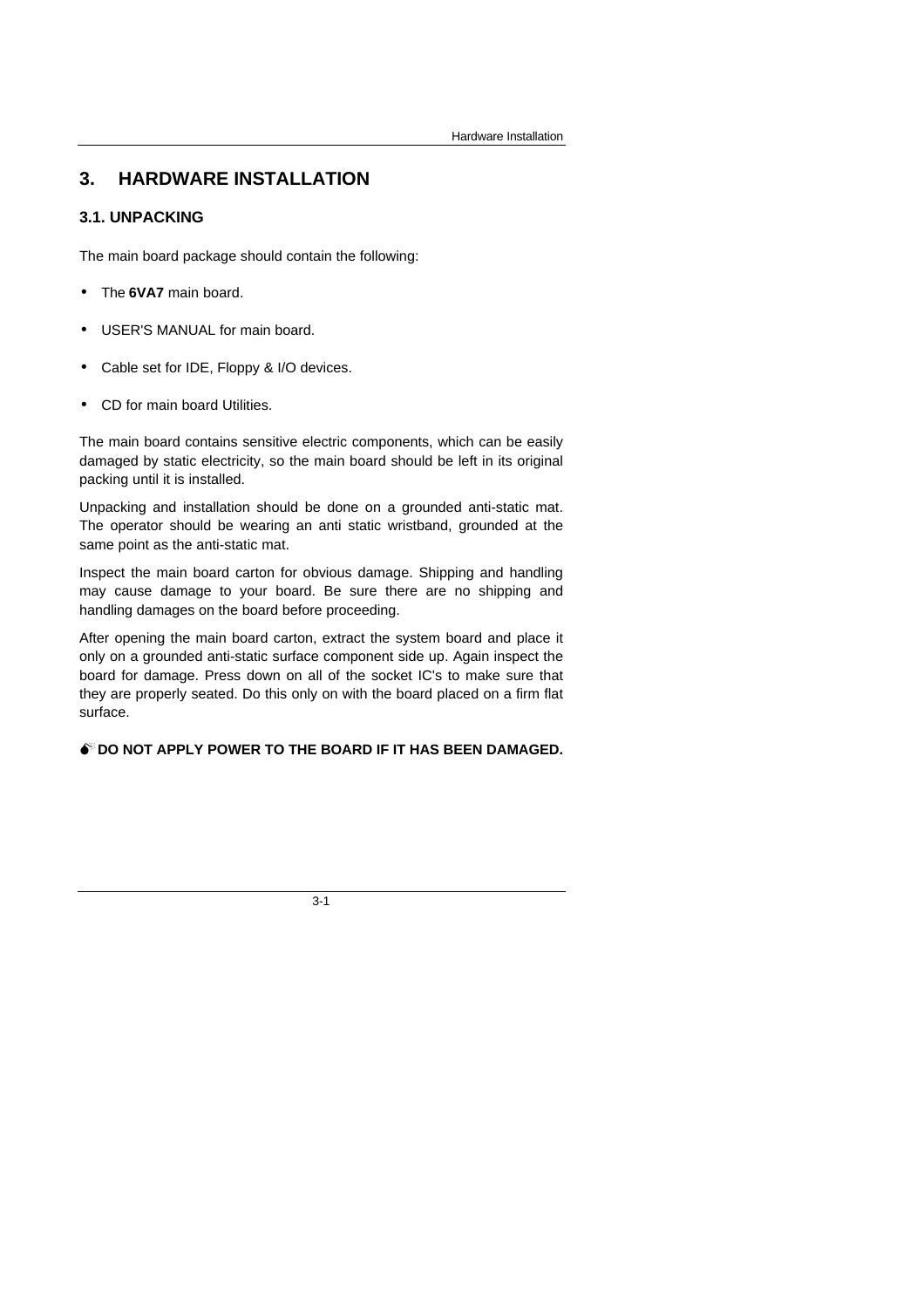## **3.2. MAINBOARD LAYOUT**

## **PCB Ver : 1.1**



**PCB Ver : 1.2**



×Figure 3.1ÿ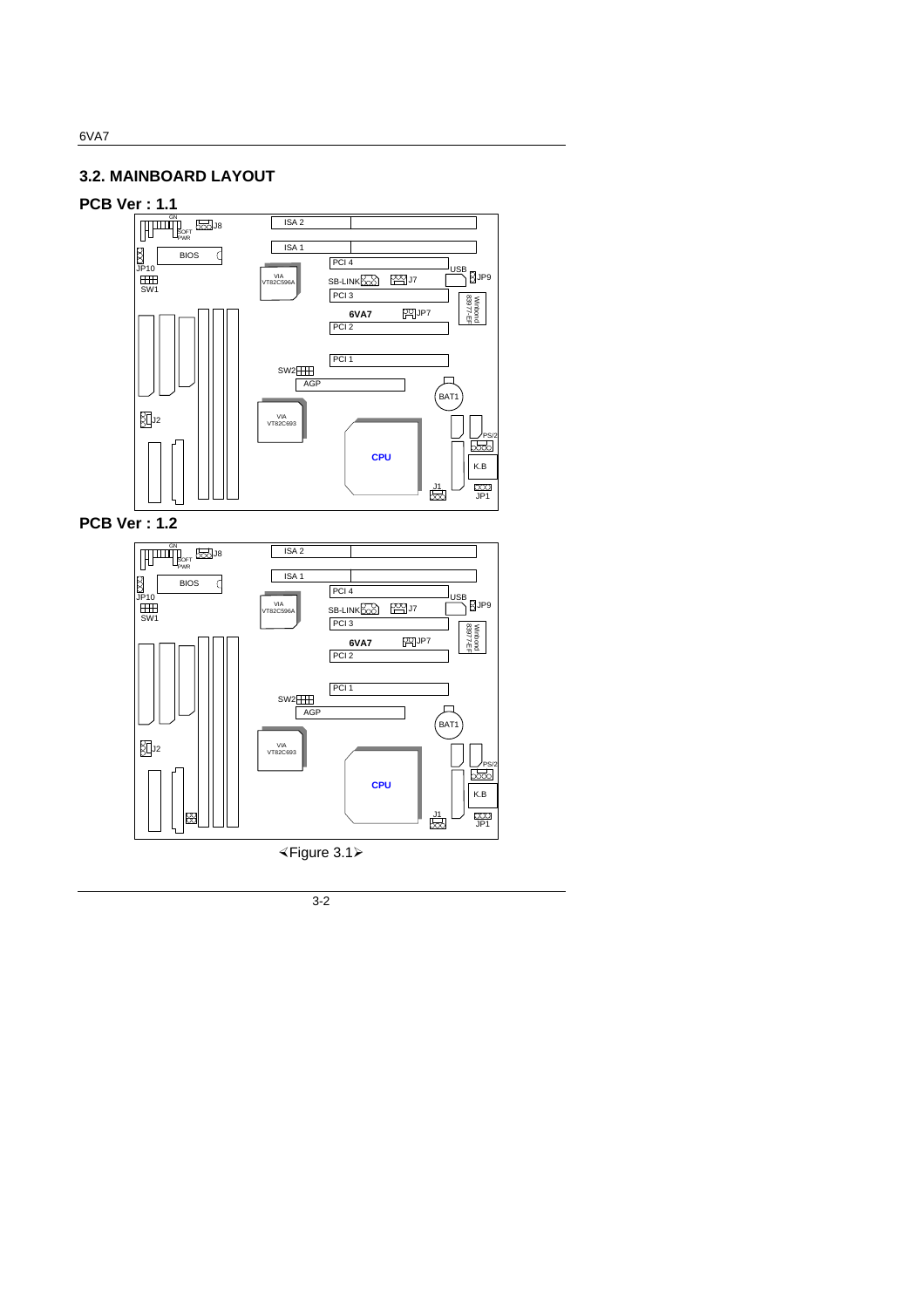## **3.3. QUICK REFERENCE FOR JUMPERS & CONNECTORS**

| ▶ I/O Ports Connector                          |                              |  |  |
|------------------------------------------------|------------------------------|--|--|
| USB                                            | USB port.                    |  |  |
| IDE <sub>1</sub>                               | For Primary IDE port.        |  |  |
| IDE <sub>2</sub>                               | For Secondary IDE port.      |  |  |
| ΚB                                             | For Keyboard port.           |  |  |
| PS/2                                           | For PS/2 Mouse port.         |  |  |
| <b>FLOPPY</b>                                  | For Floppy port              |  |  |
| <b>COMB</b>                                    | For Serial port2 (COM B).    |  |  |
| <b>COMA</b>                                    | For Serial port1 (COM A).    |  |  |
| <b>POWER</b>                                   | For AT Power Connector.      |  |  |
| <b>ATX POWER</b>                               | For ATX Power Connector.     |  |  |
| LPT                                            | For LPT port.                |  |  |
| <b>CPU</b>                                     |                              |  |  |
| For Celeron™ Socket 370 processor installed    |                              |  |  |
|                                                |                              |  |  |
| IR: INFRARED Connector (IR) -- Function Option |                              |  |  |
| Pin                                            | Function                     |  |  |
|                                                | <b>IR Transmitter Output</b> |  |  |
| 2                                              | GND                          |  |  |

| 3              | <b>IR Receiver Input</b>      |
|----------------|-------------------------------|
| 4              | <b>NC</b>                     |
| 5              | POWER (+)                     |
|                |                               |
|                | PWR : POWER ON LED            |
| Pin            | Function                      |
| 1              | LED anode $(+)$               |
| $\overline{2}$ | LED cathode $(-)$             |
| 3              | LED cathode $(-)$             |
|                |                               |
|                | <b>SPK: SPEAKER Connector</b> |
| Pin            | Function                      |
| 1              | VCC                           |
| 2              | <b>NC</b>                     |
| 3              | <b>NC</b>                     |

3-3

4 Signal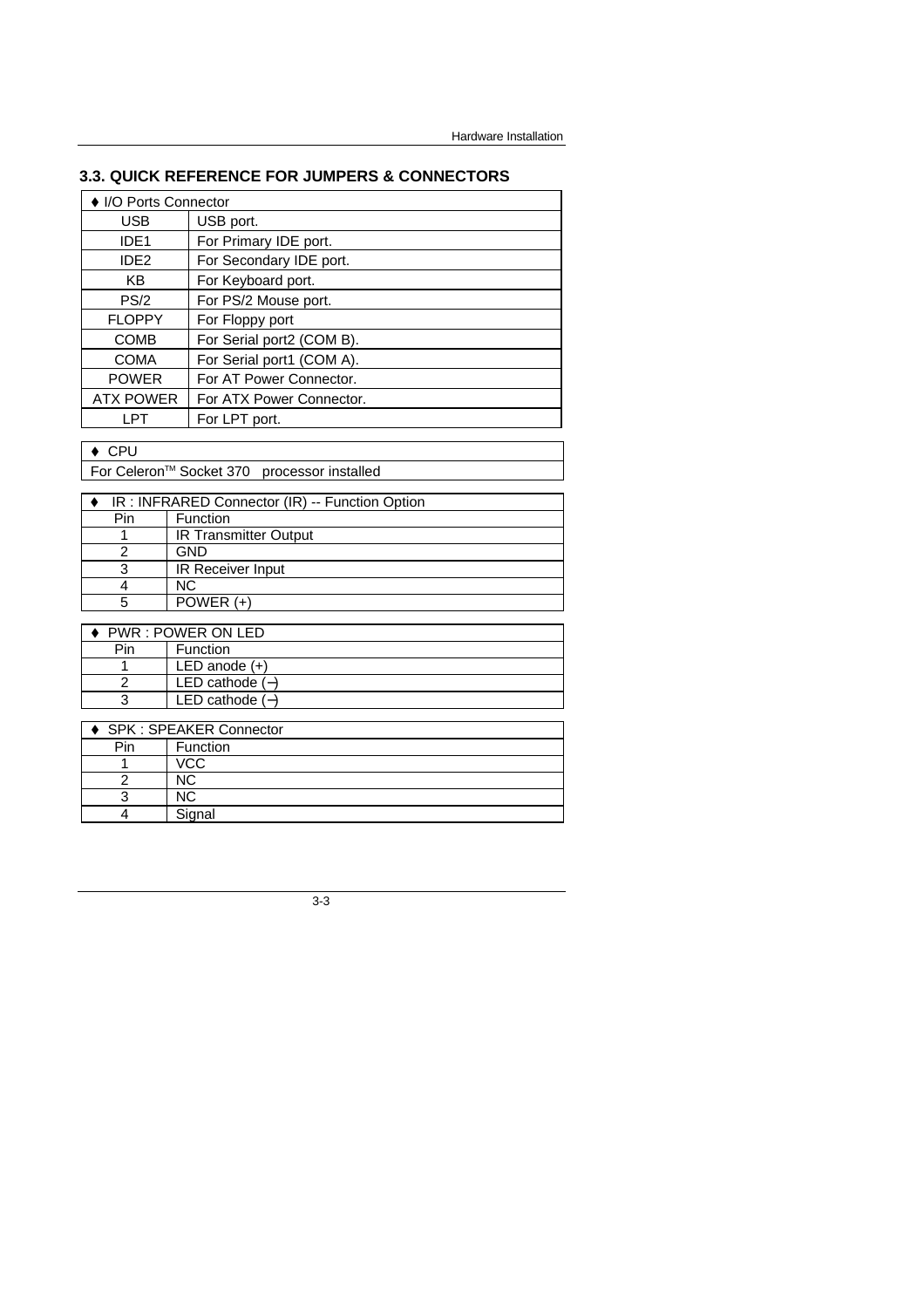| 0VAT                                           |                       |                                   |
|------------------------------------------------|-----------------------|-----------------------------------|
|                                                |                       |                                   |
|                                                |                       | TD: Turbo LED Connector           |
|                                                | Pin                   | Function                          |
|                                                | 1                     | LED anode $(+)$                   |
|                                                | $\mathfrak{p}$        | LED cathode $(-)$                 |
|                                                |                       |                                   |
|                                                |                       | RST: RESET Switch                 |
|                                                | Open                  | Normal operation                  |
|                                                | Close                 | Reset system                      |
|                                                |                       |                                   |
|                                                |                       | <b>GD: Green LED Connector</b>    |
|                                                | Pin                   | Function                          |
|                                                | $\mathbf{1}$          | $LED$ anode $(+)$                 |
|                                                | $\overline{2}$        | LED cathode $(-)$                 |
|                                                |                       |                                   |
|                                                | GN: GN-SW             |                                   |
|                                                | Open                  | Normal operation                  |
|                                                | Close                 | <b>Enter Green Mode</b>           |
|                                                |                       |                                   |
|                                                |                       | HD: Hard Disk active LED (HD-LED) |
|                                                | Pin                   | Function                          |
|                                                | $\mathbf{1}$          | LED anode $(+)$                   |
|                                                | $\overline{2}$        | LED cathode $(-)$                 |
|                                                |                       |                                   |
|                                                |                       | Soft PWR : Soft Power Switch      |
|                                                | Pin                   | Function                          |
|                                                | 1                     | CTRL-Signal                       |
|                                                | $\overline{2}$        | GND.                              |
|                                                |                       |                                   |
| J1 : CPU FAN (CPU cooling FAN Power Connector) |                       |                                   |
|                                                | Pin                   | Function                          |
|                                                | 1                     | <b>Control Signal</b>             |
|                                                | $\overline{2}$        | $+12V$                            |
|                                                | $\overline{3}$        | Sense Signal                      |
|                                                |                       |                                   |
|                                                | <b>J8: SYSTEM FAN</b> |                                   |
|                                                | Pin                   | Function                          |
|                                                | 1                     | Control Signal                    |

1 Control Signal  $\begin{array}{|c|c|}\n2 & +12V \\
\hline\n3 & \text{Sens}\n\end{array}$ Sense Signal

3-4

### 6VA7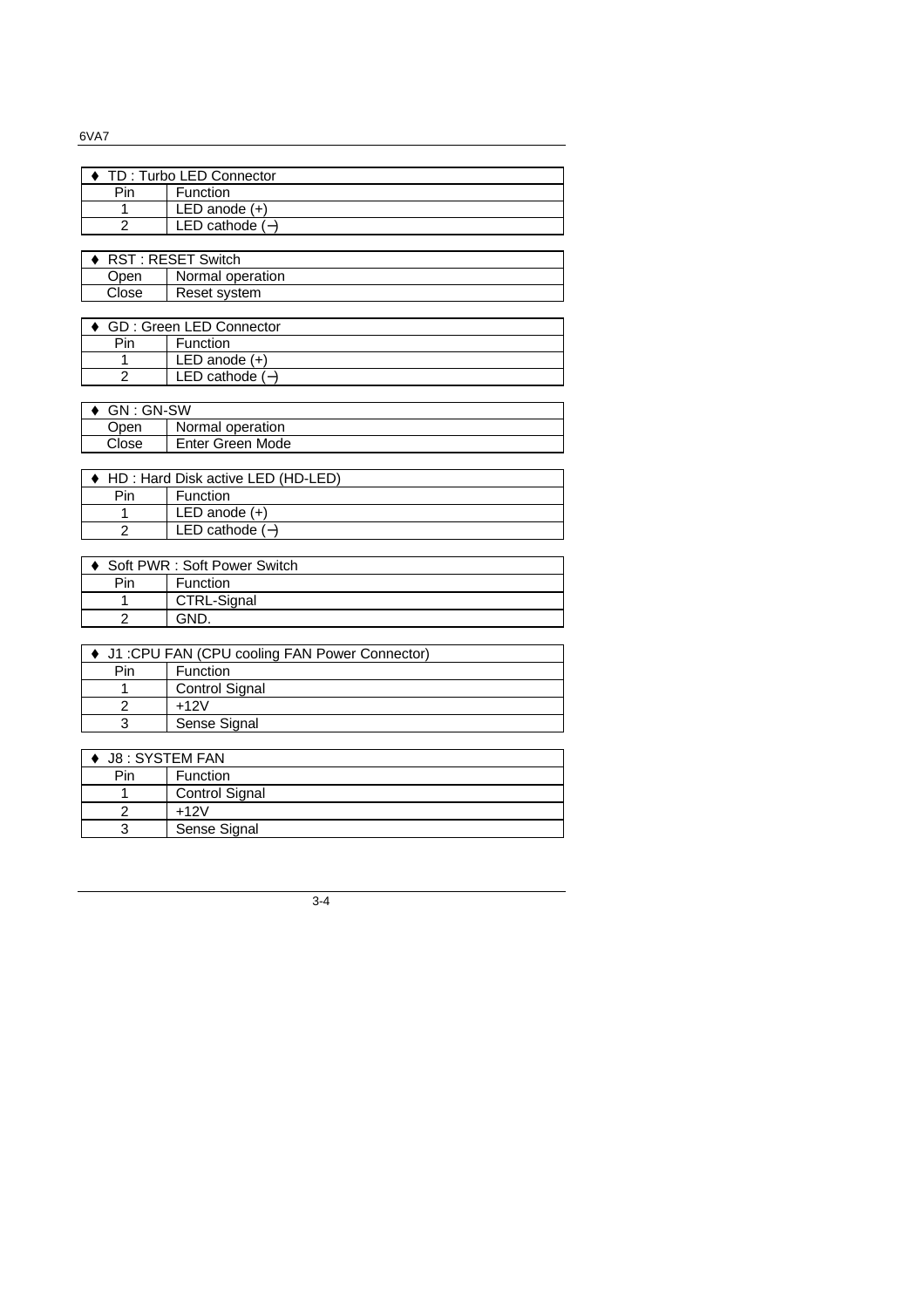Hardware Installation

| J2 : POWER FAN |                       |  |
|----------------|-----------------------|--|
| Pin            | Function              |  |
|                | <b>Control Signal</b> |  |
|                | $+12V$                |  |
|                | Sense Signal          |  |

| JP9 : CASE OPEN (Optional) |                 |  |
|----------------------------|-----------------|--|
| Pin                        | <b>Function</b> |  |
|                            | Signal          |  |
|                            | GND             |  |

| ♦ JP10 : Clear CMOS |                 |  |
|---------------------|-----------------|--|
| Pin                 | <b>Function</b> |  |
| $1 - 2$             | Normal          |  |
| $2 - 3$             | Clear CMOS      |  |
|                     |                 |  |

| ♦ JP7 : Internal Modem Card Ring PWR On |                 |  |  |
|-----------------------------------------|-----------------|--|--|
| Pin                                     | <b>Function</b> |  |  |
|                                         | Signal          |  |  |
|                                         |                 |  |  |
|                                         |                 |  |  |

| ♦ JP1 : Keyboard Power On Selection |                             |  |  |
|-------------------------------------|-----------------------------|--|--|
| Pin                                 | Function                    |  |  |
| $1 - 2$                             | Enabled Keyboard power on.  |  |  |
| $2 - 3$                             | Disabled Keyboard power on. |  |  |
|                                     |                             |  |  |

| $\bullet$ J7 : Wake on Lan |            |  |
|----------------------------|------------|--|
| Pin                        | Function   |  |
|                            | $+5V$ SB   |  |
|                            | <b>GND</b> |  |
|                            | Signal     |  |

| SB-LINK : For PCI Audio / Sound Card use only |            |  |  |
|-----------------------------------------------|------------|--|--|
| Pin                                           | Function   |  |  |
|                                               | Signal     |  |  |
|                                               | <b>GND</b> |  |  |
|                                               | <b>NC</b>  |  |  |
|                                               | Signal     |  |  |
|                                               | <b>GND</b> |  |  |
|                                               | Signal     |  |  |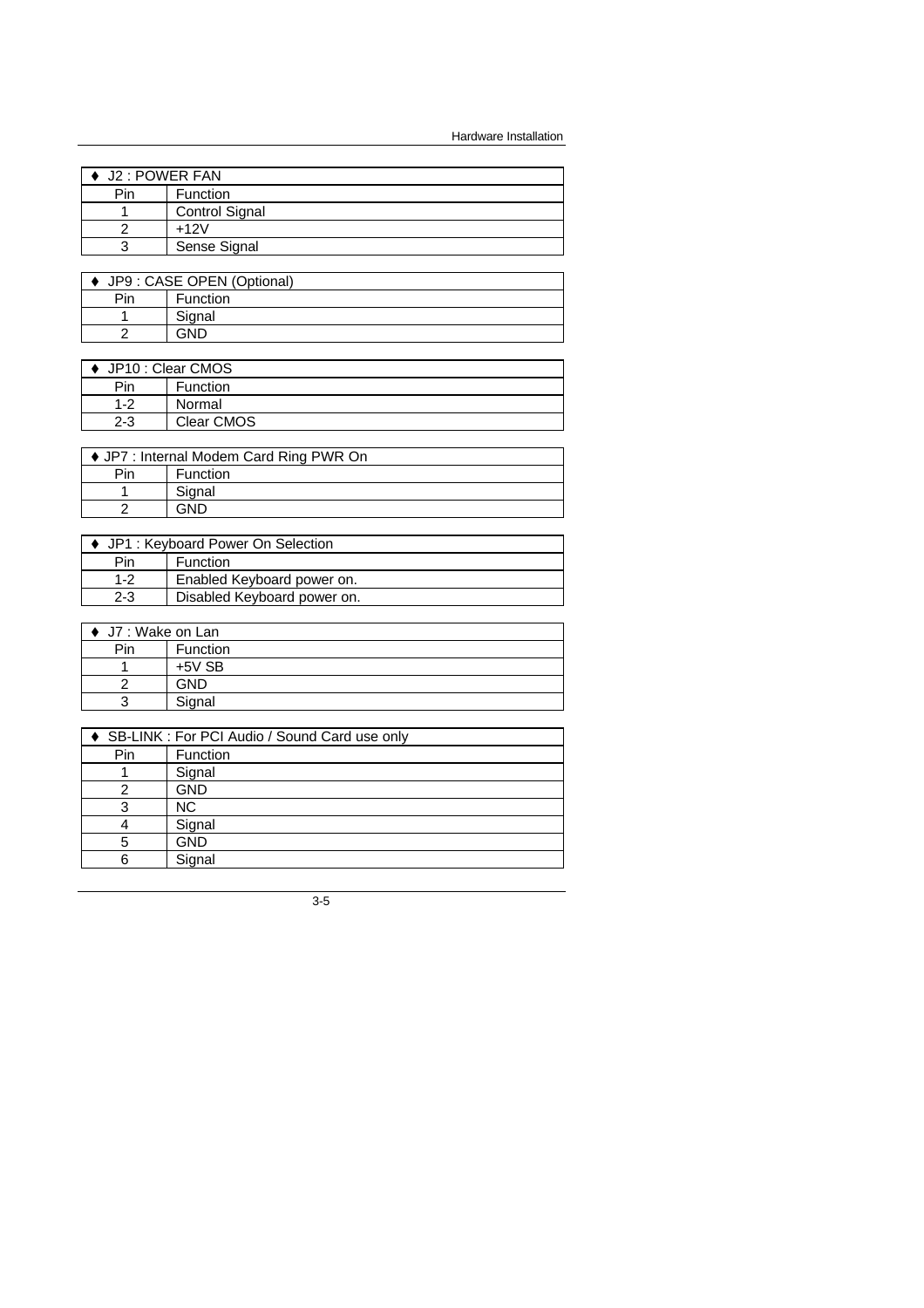♦ JP21&JP22(This function is support in PCB version 1.2 and above) Pin No. Function Open | Normal Close | For Voodoo3 VGA card

## **3.4. DRAM INSTALLATION**

The main board can be installed with 16 / 32 / 64 / 128 / 256 MB(128Mb technology) 168 pins DIMM module DRAM. When system bus speed is set to 100MHz, 100MHz SDRAM is required. The DRAM memory system on main board consists of bank 0, 1& bank 2.

Since 168 pins DIMM module is 64 bits width, therefore 1 piece of DIMM module may match a 64 bits system. The total memory size is 16 MB  $\sim$  768 MB SDRAM(128Mb technology). The DRAM installation position refer to Figure 3.1, and notice the Pin 1 of DIMM module must match with the Pin 1 of DIMM socket. Insert the DRAM DIMM module into the DIMM socket at Vertical angle. If there is a wrong direction of Pin 1, the DRAM DIMM module could not be inserted into socket completely.

### **3.5. CPU SPEED SETUP**

The system bus frequency can be switched between 66MHz and 133MHz by adjusting DIP SW2. The CPU frequency ratio can be switched from X3 to X9.5 by adjusting DIP SW1. The user can set up CPU speed for 366~566MHz processors by adjusting SW1 and SW2 properly.

The CPU speed must match with the frequency RATIO. It will cause system hanging up if the frequency RATIO is higher than CPU's.

| <b>FREQ. RATIO</b> | <b>DIP SWITCH (SW1)</b> |  |  |  |
|--------------------|-------------------------|--|--|--|
|                    |                         |  |  |  |
| $X_3$              |                         |  |  |  |
| X 3.5              |                         |  |  |  |
| X 4                |                         |  |  |  |

#### **SW1: (O:ON / X:OFF)**

#### 6VA7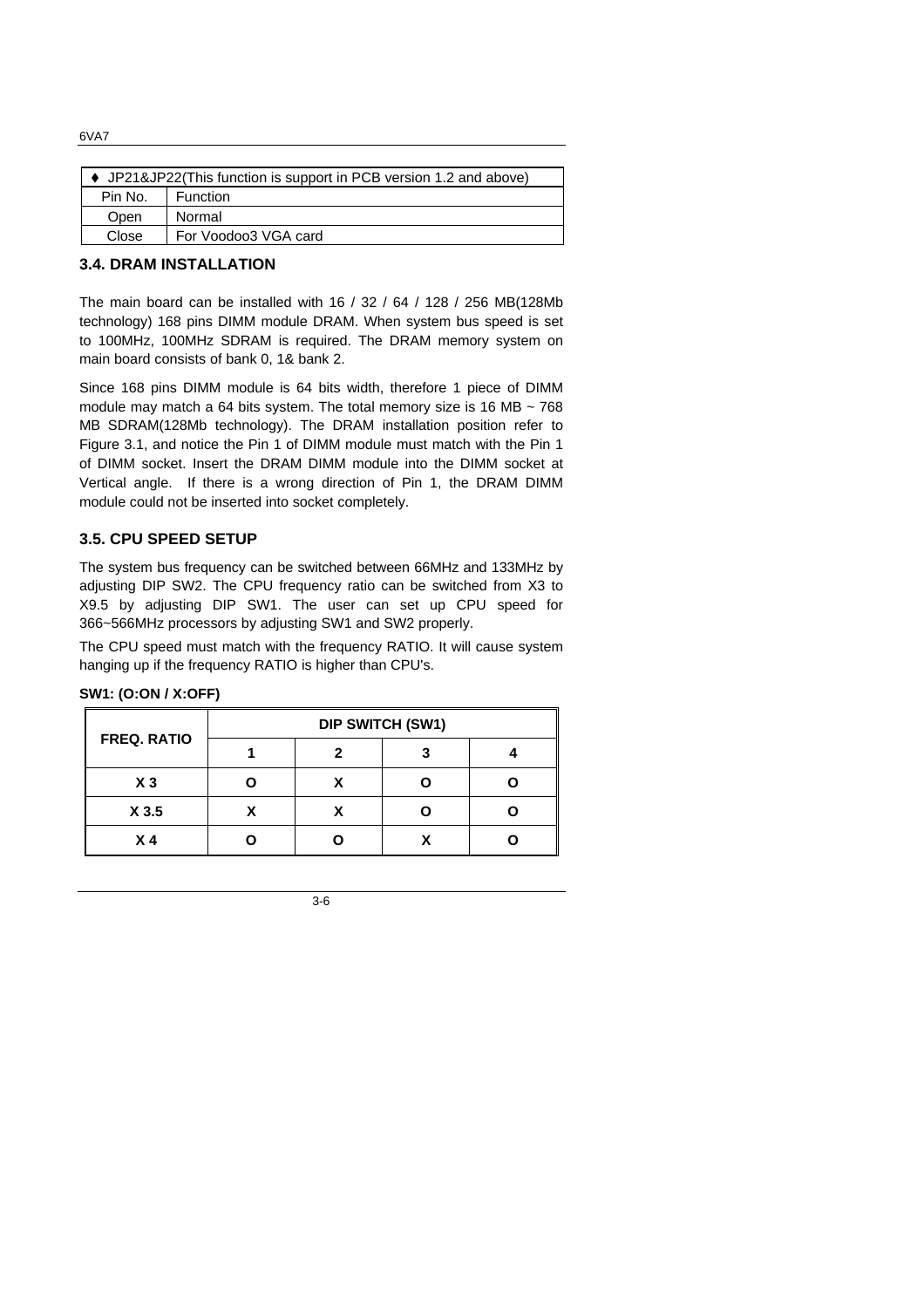Hardware Installation

| X 4.5          | X                  | O                  | X                  | O                  |
|----------------|--------------------|--------------------|--------------------|--------------------|
| X <sub>5</sub> | O                  | $\pmb{\mathsf{X}}$ | χ                  | O                  |
| X 5.5          | X                  | $\pmb{\mathsf{X}}$ | X                  | $\mathbf{o}$       |
| $X_6$          | $\mathbf{o}$       | O                  | O                  | X                  |
| X 6.5          | $\pmb{\mathsf{X}}$ | $\mathbf{o}$       | O                  | $\pmb{\chi}$       |
| X 7            | O                  | $\pmb{\mathsf{X}}$ | O                  | $\pmb{\mathsf{X}}$ |
| X 7.5          | χ                  | χ                  | O                  | $\pmb{\mathsf{X}}$ |
| X8             | $\mathbf{o}$       | O                  | χ                  | $\pmb{\mathsf{X}}$ |
| X 8.5          | $\pmb{\mathsf{X}}$ | O                  | $\pmb{\mathsf{X}}$ | $\pmb{\mathsf{X}}$ |
| X <sub>9</sub> | $\mathbf O$        | $\pmb{\mathsf{X}}$ | X                  | $\pmb{\mathsf{X}}$ |
| X 9.5          | $\pmb{\mathsf{X}}$ | X                  | $\pmb{\mathsf{X}}$ | $\pmb{\mathsf{X}}$ |

**Set System Bus Speed SW 2 :**

| OVV 4.     |            |            |              |            |            |
|------------|------------|------------|--------------|------------|------------|
| <b>CPU</b> | <b>AGP</b> | 1          | $\mathbf{2}$ | 3          | 4          |
| 66         | 66         | <b>ON</b>  | <b>OFF</b>   | <b>OFF</b> | ON         |
| 75         | 75         | <b>ON</b>  | ON           | <b>OFF</b> | ON         |
| 83         | 83         | <b>ON</b>  | <b>OFF</b>   | <b>ON</b>  | ON         |
| 100        | 66         | <b>OFF</b> | <b>OFF</b>   | <b>OFF</b> | <b>OFF</b> |
| 112        | 75         | <b>OFF</b> | ON           | <b>OFF</b> | <b>OFF</b> |
| 133        | 89         | <b>OFF</b> | <b>OFF</b>   | ON         | <b>OFF</b> |

 $\bullet$  The CPU is a sensitive electric component and it can be easily **damaged by static electricity, so users must keep it away from metal surface when the CPU is installed onto main board.**

## **3.6. CMOS RTC & ISA CFG CMOS SRAM**

The mainboard contains RTC & CMOS SRAM on board. They have a power supply from external battery to keep the DATA inviolate & effective. The RTC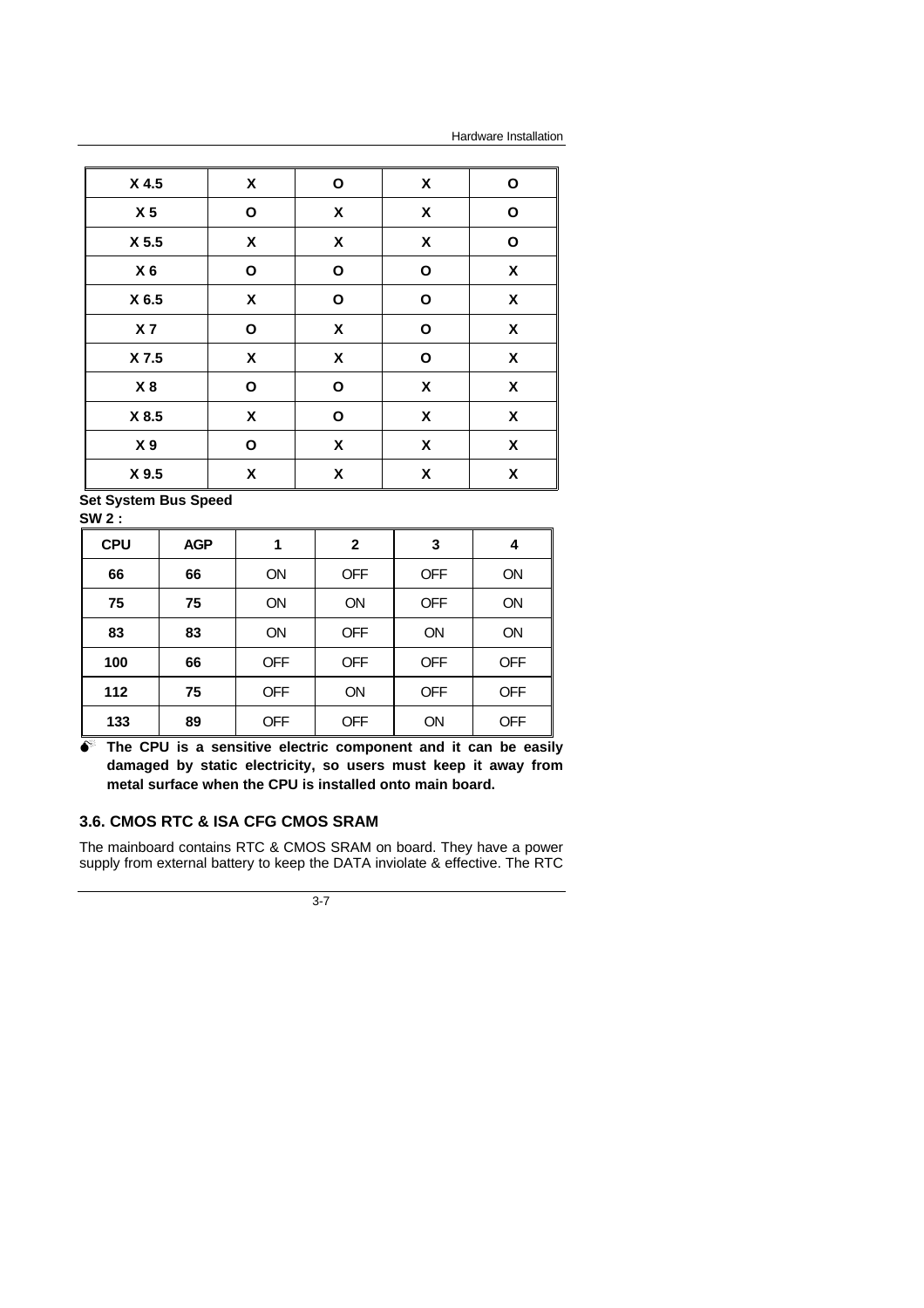is a REAL-TIME CLOCK device, which provides the DATE & TIME to system. The CMOS SRAM is used for keeping the information of system configuration, so the system can automatically boot OS every time. Since the lifetime of internal battery is 5 years, the user can change a new Battery to replace old one when it has consumed.

#### **3.7. SPEAKER CONNECTOR INSTALLATION**

There is a speaker in AT system for sound purpose. The 4 - Pins connector **SPK** is used to connect speaker. Anode connects +, Cathode connects −.

### **3.8. HARDWARE RESET SWITCH CONNECTOR INSTALLATION**

The RESET switch on panel provides users with HARDWARE RESET function. The system will do a cold start after the RESET button is pressed and released by user. The RESET switch is a 2 PIN connector and should be installed to **RST** on main board.

#### **3.9. POWER LED CONNECTOR INSTALLATION**

System has power LED lamp on the panel of case. The power LED will light on/off or flash to indicate which step on the system. The connector should be connected to PWR of main board in correct direction.

### **3.10. IDE & ATAPI DEVICE INSTALLATION**

There are two-Enhanced PCI IDE ports (**IDE1, IDE2**) on board, which following ATAPI standard SPEC. Any one IDE port can connected to two ATAPI devices (IDE Hard Disk, CD-ROM & Tape Driver), so total four ATAPI devices can exist in a system. The **HD** is the active LED port for ATAPI devices.

#### **3.11. PERIPHERAL DEVICE INSTALLATION**

After the I/O device installation and jumpers setup, the main board can be mounted into the case and fixed by screw. To complete the main board installation, the peripheral device could be installed now. The basic system needs a display interface card. If the PCI - Bus device is to be installed in the system, any one of four PCI - Bus slots can be used.

## **3.12. KEYBOARD & PS/2 MOUSE INSTALLATION**

The main board supports PS/2 Mouse. The BIOS will auto detect whether the PS/2 Mouse is installed or not & assign IRQ12 for PS/2 Mouse port if it is installed. After installing the peripheral device, the user should check